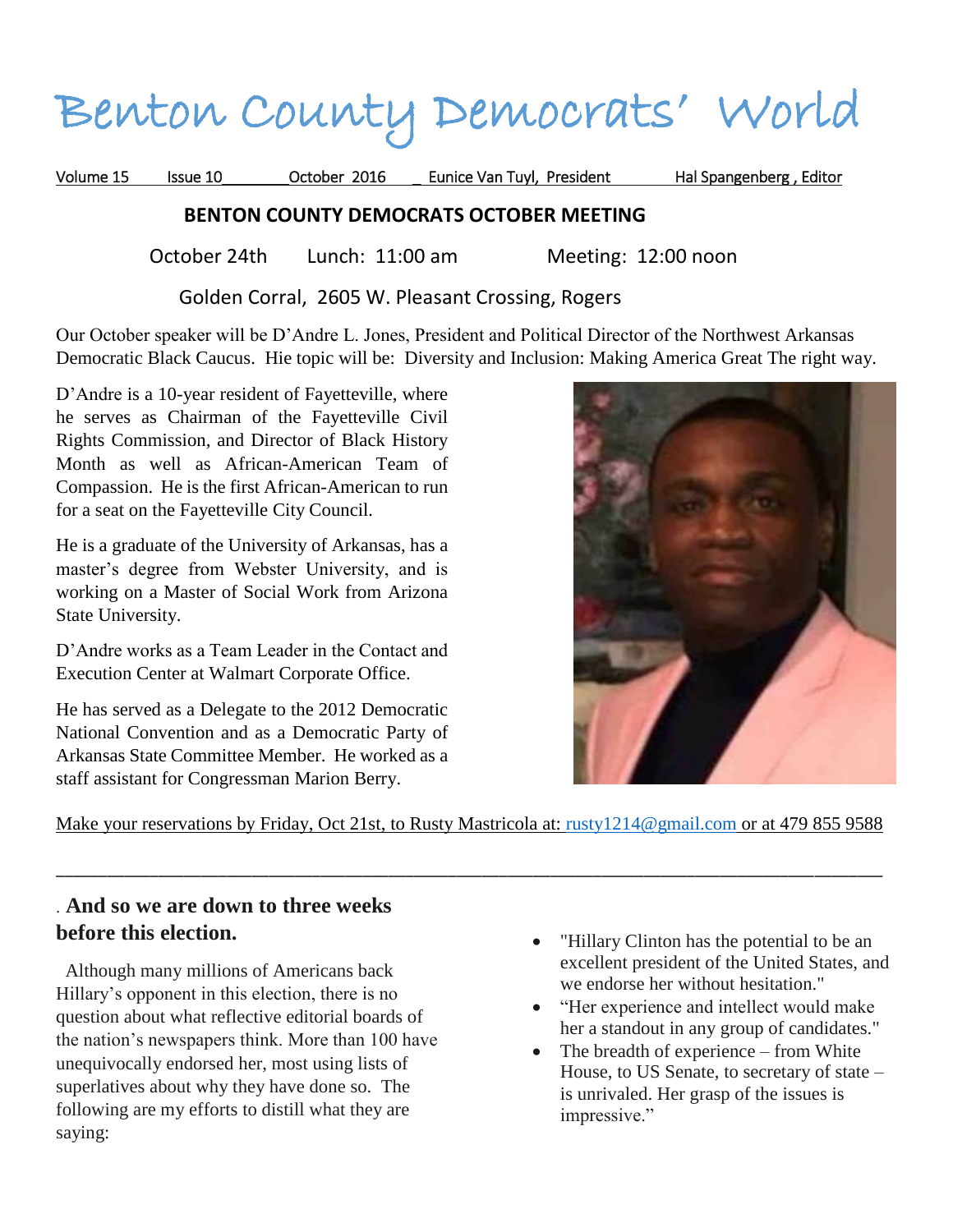- "She is one of the most prepared candidates" ever for the presidency." "She can step in as commander in chief on Day One."
- "We need a leader who will bring out the best in all Americans, not the worst."
- "She's the safe choice for the US and for the world."
- "Heaven help America were, unthinkably, Clinton to fail."

 These newspapers include not only those that traditionally support Democratic candidates and many that have swung back and forth, but those like the following whose announcements have been historic:

- The *San Diego Union-Tribune* has not endorsed a Democrat for president in its 148-year history—until Hillary.
- The *Arizona Republic* broke its 120-year tradition of endorsing Republicans.
- The *Cincinnati Enquirer* broke its centuryold tradition.
- The *Columbus Dispatch* broke a 100-year tradition to endorse a Democrat (for the first time since Woodrow Wilson), and urged voters to elect Hillary.
- The *Dallas Morning News* broke a  $75$ -year tradition.
- *The Atlantic* has endorsed a presidential candidate only 3 times in its history: in 1860 with Abraham Lincoln, in 1964 with LBJ, and now Hillary.
- In the nearly half-century history of *Foreign Policy*, the editors have never endorsed a candidate for office until now.
- *WIRED* made its first-ever presidential endorsement.

And here are those endorsing her opponent (Unless, of course, you count the *National Enquirer*.):

The *Santa Barbara News Press* (that explained its reason with two words: Donald Trump.)

The conservative *Atlantic* has said it spectacularly

well: "Donald J. Trump … might be the most ostentatiously unqualified major-party candidate in the 227-year history of the American presidency. Donald Trump … has no record of public service and no qualifications for public office. His affect is that of an infomercial huckster; he traffics in conspiracy theories and racist invective; he is appallingly sexist; he is erratic, secretive, and xenophobic; he expresses admiration for authoritarian rulers, and evinces authoritarian tendencies himself. He is easily goaded, a poor quality for someone seeking control of America's nuclear arsenal. He is an enemy of fact-based discourse; he is ignorant of, and indifferent to, the Constitution; he appears not to read.

 Trump is not a man of ideas. He is a demagogue, a xenophobe, a sexist, a know-nothing, and a liar. He is spectacularly unfit for office, and voters—the statesmen and thinkers of the ballot box—should act in defense of American democracy and elect his opponent."

 And, of course, of the five living U.S. presidents, none support Donald Trump:

 The people who know what it takes, know that Trump doesn't have it.

 Fortunately, the majority of American voters have come to this same conclusion. Hillary is leading in the popular vote and the Electoral College. The Trump campaign can see this writing on the wall and so has decided that instead of looking for more supporters, it will try to sling as much mud as possible at our candidate in hopes of depressing the votes for her or of convincing his supporters that the election will have been rigged (if he loses).

 So, then, what is our responsibility in the days before November 8? We MUST talk to Hillary supporters about what is at stake and make sure that they all vote for her. We must work tirelessly to bring this about.

#### **Eunice Van Tuyl**